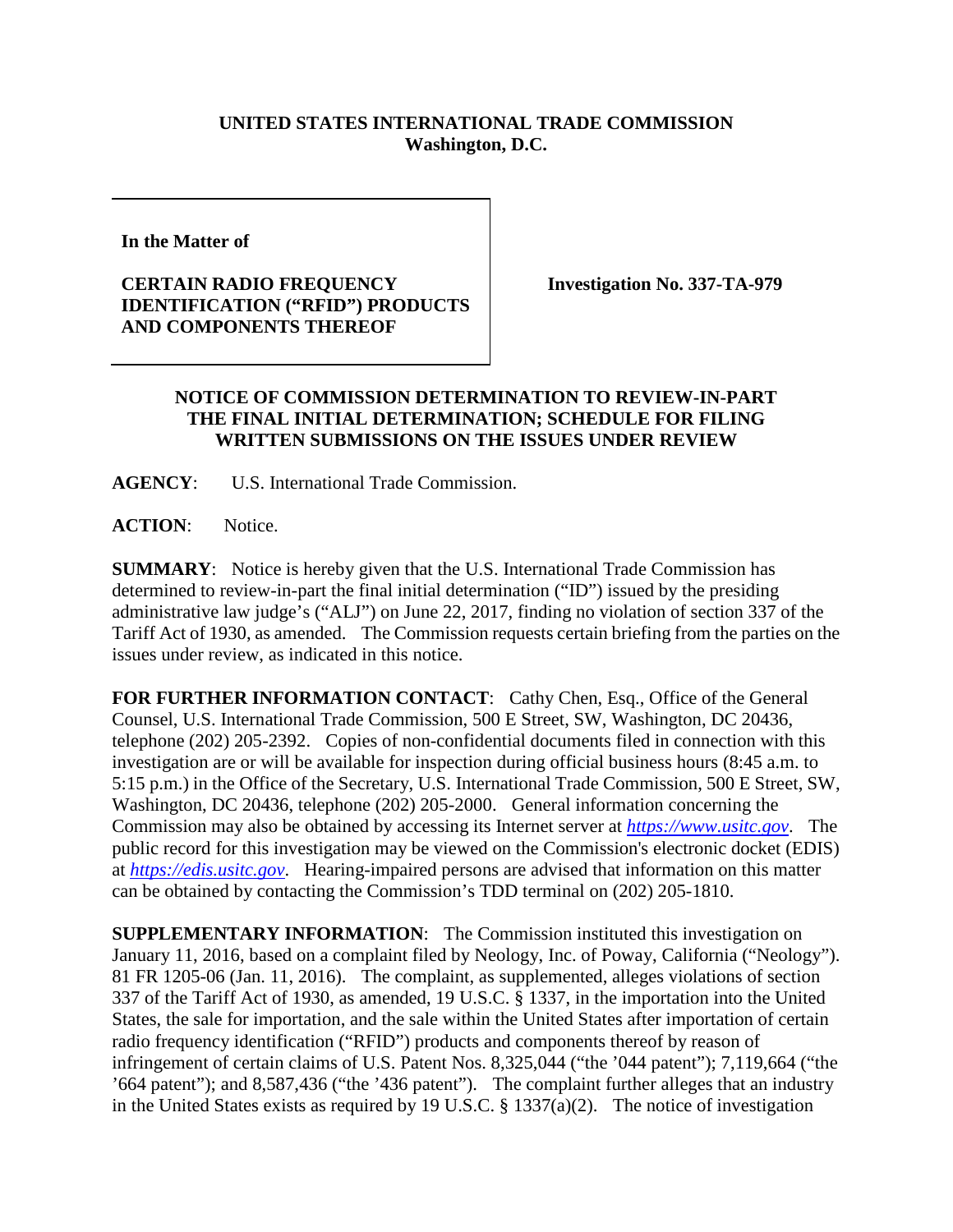named numerous respondents. Respondents Kapsch TrafficCom IVHS, Inc. of McLean, Virginia; Kapsch TrafficCom Holding Corp. of McLean, Virginia; Kapsch TrafficCom Canada, Inc. of Mississauga, Ontario, Canada; Star Systems International, Ltd. of Kwai Chung, Hong Kong; and STAR RFID Co., Ltd. of Bangkok, Thailand (collectively, "Respondents") remain in the investigation. The Office of Unfair Import Investigations is also a party in this investigation.

All asserted claims of the '664 patent and certain asserted claims of the '044 patent and the '436 patent have been terminated from the investigation. *See* Comm'n Notice (Sept. 27, 2016). Only claims 13, 14, and 25 of the '044 patent and claims 1, 2, and 4 of the '436 patent remain in the investigation (collectively, "the Asserted Claims").

On June 22, 2017, the ALJ issued her final ID finding no violation of section 337 by the Respondents in connection with the Asserted Claims. The final ID found that all of the Asserted Claims are invalid on multiple grounds. Notwithstanding the invalidity of the Asserted Claims, the final ID also found that the accused products infringe the Asserted Claims; that Neology's domestic industry products practice claim 25 of the '044 patent and claims 1, 2, and 4 of the '436 patent; and that Neology has satisfied the economic prong of the domestic industry requirement as to the '044 and the '436 patents.

Neology filed a timely petition for review of the final ID, challenging the final ID's finding that the Asserted Claims are invalid. That same day, the Commission's Investigative Attorney ("IA") filed a contingent petition for review of the final ID and Respondents filed a joint contingent petition for review of the final ID. Neology and the IA both challenge certain of the final ID's findings with respect to the economic prong of the domestic industry requirement as to the '436 patent. Respondents also challenge the final ID's finding that the Asserted Claims are not invalid under 35 U.S.C. § 101. On July 13, 2017, the parties each filed a timely response to the petitions for review. On July 24, 2017, Respondents filed their public interest comments pursuant to Commission Rule 210.50(a)(4). Two days later, Neology filed a response to Respondents' public interest comments. The Commission also received public interest comments from multiple non-parties.

Having examined the record of this investigation, including the ALJ's final ID, the petitions for review, and the responses thereto, the Commission has determined to review-in-part the final ID. Specifically, the Commission has determined to review: (1) the final ID's findings that the Asserted Claims are not entitled to claim priority to an earlier filing date; (2) the final ID's findings that the Asserted Claims are invalid; (3) the final ID's finding that the Asserted Claims are not invalid under 35 U.S.C. § 101; and (4) the final ID's finding that Neology has satisfied the economic prong of the domestic industry requirement with respect to the '436 patent.

The parties are invited to brief their responses to the following questions only, with reference to the applicable law and the evidentiary record.

> 1. Does the final ID find that the Asserted Claims are invalid for lack of written description under 35 U.S.C. § 112, in addition to finding that the Asserted Claims are not entitled to an earlier priority date? Do both issues rise and fall together?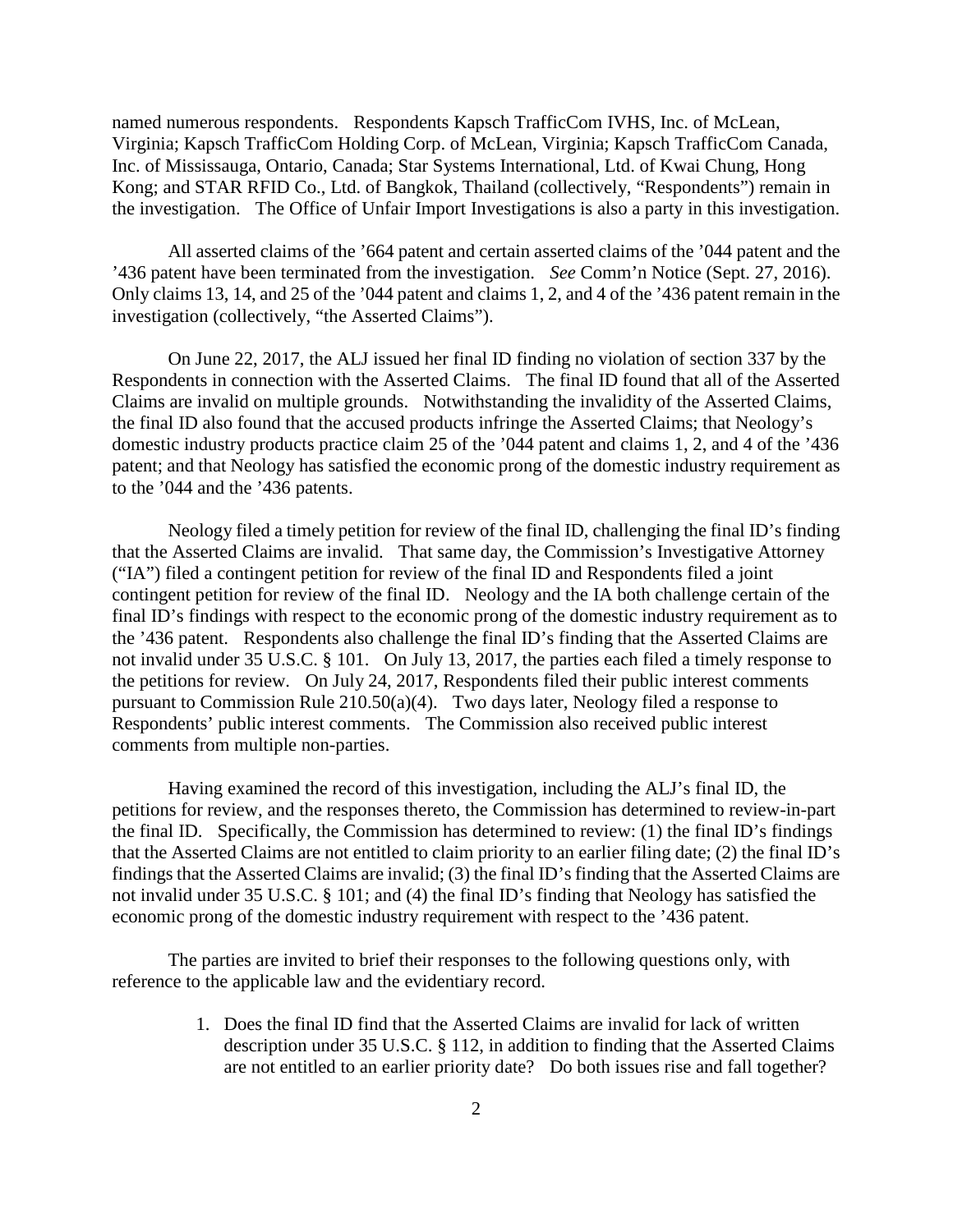Was the issue of whether the Asserted Claims are invalid for lack of written description adequately presented before the ALJ?

- 2. In addition to "security keys," Application No. 10/615,026 discloses other "keys," including "cryptographic keys," "credit and debit exchange keys," "encryption keys," and "exchange encrypted keys," in various disclosed embodiments. Please discuss how these other "keys" are used in the application disclosure, how they relate or do not relate to "security keys," and whether they provide written description support for the claimed "security key." If they provide written description support for the claimed "security key," please explain if the application disclosure actually or inherently discloses their transmittance from a RFID reader to a RFID transponder.
- 3. Did Respondents argue before the ALJ that the Asserted Claims were anticipated by prior art RFID readers, tags, and toll systems that practice the Gen2 Standard/6C Protocol and/or by the Gen2 Standard/6C Protocol publications? Does the final ID find that the Asserted Claims are anticipated by prior art RFID readers, tags, and toll systems that practice the Gen2 Standard/6C Protocol and/or by the Gen2 Standard/6C Protocol publications? Please provide citations to record evidence setting forth where the limitations of each Asserted Claim can be found in the prior art RFID readers, tags, and toll systems that practice the Gen2 Standard/6C Protocol or the Gen2 Standard/6C Protocol publications, including the limitation "transmit the identifier to a central database" as required by claims 1, 2, and 4 of the '436 patent and claims 13 and 14 of the '044 patent.

The parties are not to brief other issues on review, which are adequately presented in the parties' existing filings. At this time, the Commission is not interested in receiving written submissions on remedy, public interest, or bonding.

**WRITTEN SUBMISSIONS**: Each party's written submission responding to the above questions and any response to the initial submissions should be no more than 30 pages. The written submissions must be filed no later than close of business on Tuesday, September 5, 2017. Reply submissions must be filed no later than the close of business on Wednesday, September 13, 2017. No further submissions on these issues will be permitted unless otherwise ordered by the Commission.

Persons filing written submissions must file the original document electronically on or before the deadlines stated above and submit 8 true paper copies to the Office of the Secretary by noon the next day pursuant to Commission Rule 210.4(f), 19 C.F.R. 210.4(f). Submissions should refer to the investigation number ("Inv. No. 979") in a prominent place on the cover page and/or the first page. (*See* Handbook for Electronic Filing Procedures, https://www.usitc.gov/secretary/documents/handbook on filing procedures.pdf). Persons with questions regarding filing should contact the Secretary, (202) 205-2000.